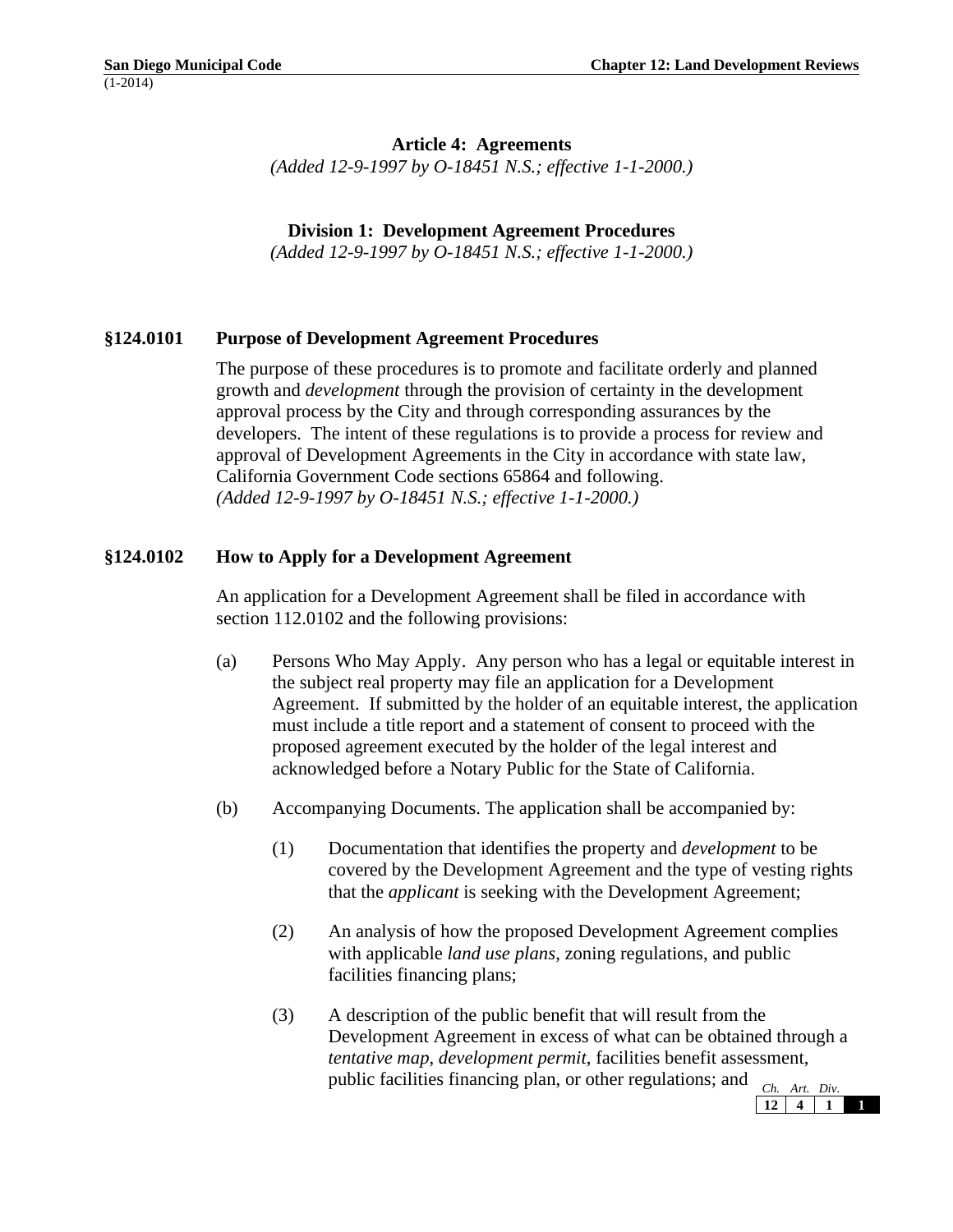- (4) Any technical studies necessary to support the proposed public benefit elements that would be in excess of what can be obtained through a *tentative map*, *development permit*, facilities benefit assessment, public facilities financing plan, or other regulations.
- (c) Notice of Application. A Notice of Application shall be provided in accordance with section 112.0301(a). The City Manager shall also mail the Notice of Application to the City Council no later than 10 *business days* after the date on which the application is *deemed complete*.
- (d) Review of Documents. The City Manager shall review the submittal documents for compliance with technical requirements and consistency with the applicable *land use plan*, *Local Coastal Program*, and City policies and may negotiate additions or modifications to the proposed agreement.
- (e) Fees and Deposits. The *applicant* for a Development Agreement shall pay a filing fee in accordance with section 112.0202 at the time of filing the application. This fee shall be in addition to any other required fees or deposits for permits relative to *development* of the property and shall be for the purpose of defraying the costs associated with City review and action on the application.

*(Added 12-9-1997 by O-18451 N.S.; effective 1-1-2000.) (Amended 1-23-2013 by O-20235 N.S.; effective 2-22-2013.)*

# **§124.0103 Contents of Development Agreements**

- (a) A Development Agreement shall contain all of the provisions listed in California Government Code section 65865.2, including:
	- (1) The duration of the Development Agreement;
	- (2) The permitted uses of the property;
	- (3) The density or intensity of uses;
	- (4) The maximum height and size of proposed buildings;
	- (5) Provisions for reservation or dedication of land for public purposes; and
	- (6) Provisions requiring the *applicant* to submit annually an affidavit within 30 days of the anniversary date of the effective date of the Development Agreement demonstrating good faith compliance with the terms of the Development Agreement and specifying the party responsible for the cost of the periodic review in accordance with section 124.0107.

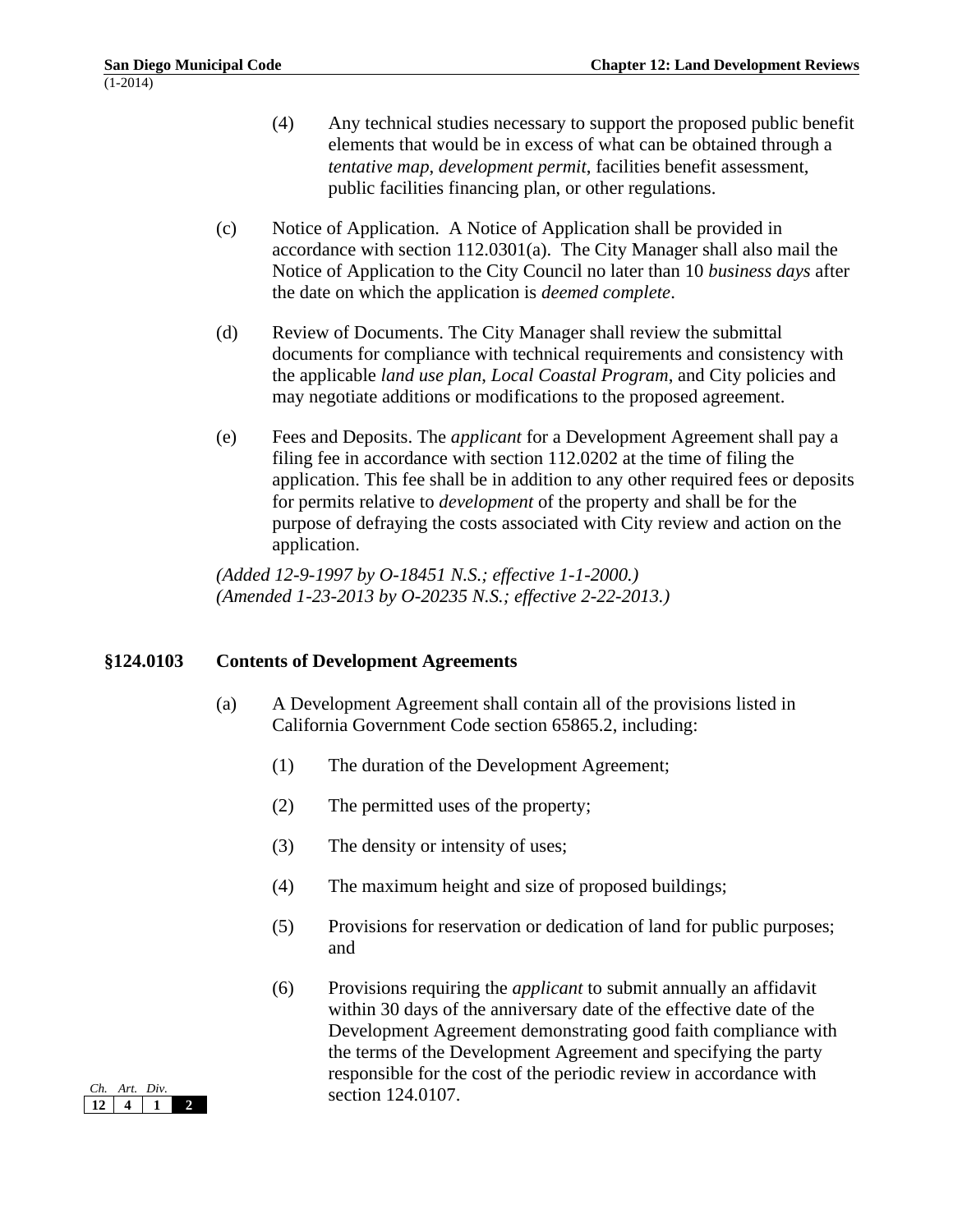- (b) Where applicable, a Development Agreement shall also:
	- (1) Include conditions, terms, restrictions, and requirements for subsequent discretionary actions provided that such conditions, terms, restrictions, and requirements for subsequent discretionary actions shall not prevent *development* of the land for uses and to the *density* or intensity of *development* set forth in the Development Agreement.
	- (2) Establish a construction schedule, with thresholds based on public facilities and services available through a phasing and timing program, which may require that construction be commenced within a specified time and that the project or phase thereof be completed within a specified time. The construction schedule shall indicate the minimum *development* necessary to assure the *applicant's* reasonable cost recovery for expenditures.
	- (3) Include terms and conditions relating to the *applicant's* financing of necessary public facilities and subsequent reimbursement over time.
- (c) The terms of the Development Agreement shall not preclude the inclusion of, and changes to, fees and exactions assessed on the property that is the subject of the Development Agreement assessed pursuant to facilities benefit assessments and public facilities financing plans, or other development impact fees and related fees adopted on a community or citywide basis.
- (d) The *applicant* or *applicant's* successor in interest shall be subject to additional City imposed fees, impositions, or monetary exactions that may be adopted following the effective date of the Development Agreement. Such fees, impositions or exactions shall be limited to the *applicant's* fair share contribution to impacts caused by the *development* and shall not duplicate any exactions or other mitigations or fees contributed or paid by the *applicant*.
- (e) The Development Agreement shall indemnify and hold the City and its officers and agents free and harmless from any and all claims and liability which might arise from the agreement or any performance by any party under the agreement.

*(Added 12-9-1997 by O-18451 N.S.; effective 1-1-2000.) (Amended 1-23-2013 by O-20235 N.S.; effective 2-22-2013.)*

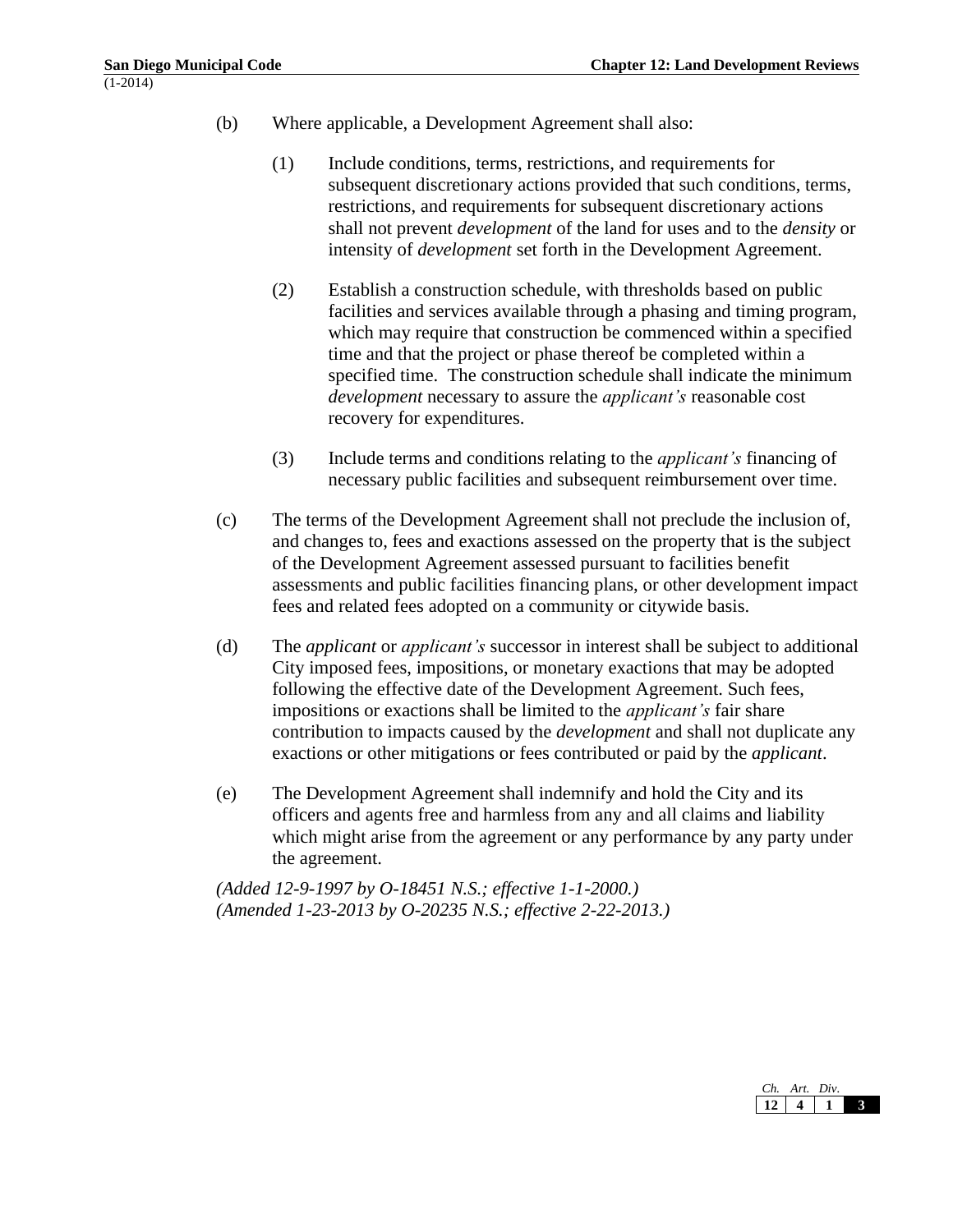# **§124.0104 Decision Process for Development Agreements**

A decision on an application for a Development Agreement shall be made in accordance with Process Five and in the following manner:

- (a) Planning Commission Recommendation. The Planning Commission shall hold a public hearing to consider whether to recommend approval or denial of the Development Agreement in accordance with section 112.0509(b).
- (b) City Council Action. The City Council may approve or deny a Development Agreement by ordinance after receiving the Planning Commission's recommendation. If the Planning Commission does not make a recommendation within 60 calendar days of the initial Planning Commission hearing, the City Council may take action on the Development Agreement. The City Council's action is final.
- (c) City Council *Findings*. To approve a Development Agreement, the City Council must find that:
	- (1) The Development Agreement is consistent with the applicable *land use plans*, *Local Coastal Program*, and the Land Development Code; and
	- (2) The Development Agreement will provide significant public benefits in proportion to the rights granted under the Development Agreement; and
	- (3) The significant public benefits will be in excess of what can be obtained under existing policies and regulations, and otherwise could not reasonably be derived or provided except through the Development Agreement.

*(Added 12-9-1997 by O-18451 N.S.; effective 1-1-2000.) (Amended 1-23-2013 by O-20235 N.S.; effective 2-22-2013.)*

#### **§124.0105 Effective Date of Development Agreements**

The effective date of a Development Agreement shall be determined by the terms of the Development Agreement. *(Added 12-9-1997 by O-18451 N.S.; effective 1-1-2000.)*

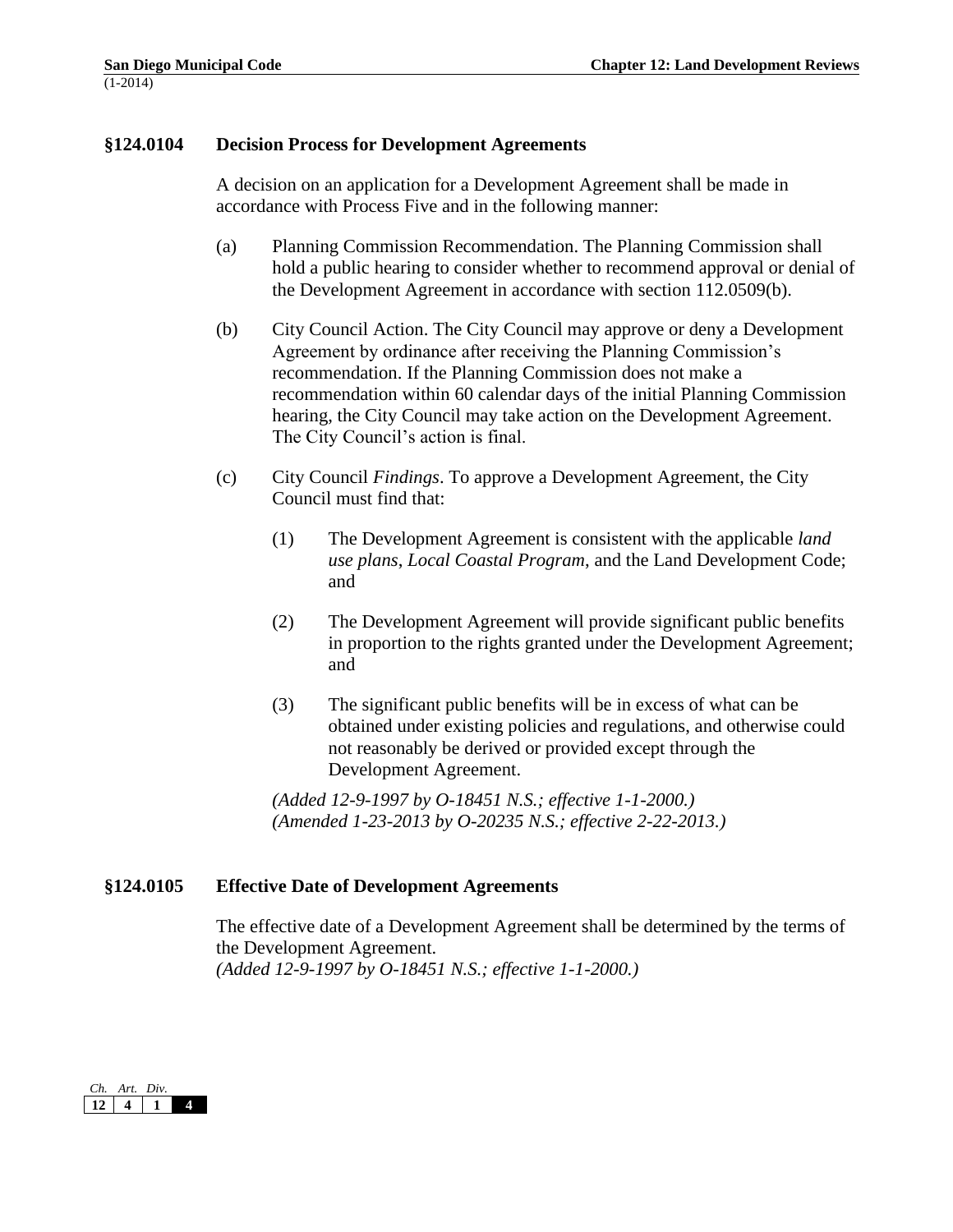# **§124.0106 Recordation of Development Agreements**

The City Clerk shall forward a copy of the Development Agreement, and an ordinance that describes the land subject to the agreement, to the County Recorder for recordation no later than 10 *business days* after receipt of a fully executed Development Agreement. The agreement shall be binding upon, and the benefits of the agreement shall inure, to the parties and all successors in interest to the parties to the agreement.

*(Added 12-9-1997 by O-18451 N.S.; effective 1-1-2000.) (Amended 3-1-2006 by O-19468 N.S.; effective 4-1-2006.)*

# **§124.0107 Periodic Review of Development Agreements**

- (a) The City Manager shall review an adopted Development Agreement at least every 12 months, at which time the owner of the property subject to the agreement shall be required to demonstrate good faith compliance with the terms of the agreement.
- (b) The City Manager shall submit a report summarizing the review to the City Council if it is determined that the *applicant* or the *applicant's* successor in interest is not in compliance with the terms of the Development Agreement. If after reviewing the report, and after a public hearing, the City Council finds on the basis of substantial evidence that the *applicant* or the *applicant's*  successor in interest has not complied in good faith with the conditions of the agreement, the City Council may take action to terminate or modify the agreement pursuant to the terms of the agreement.

*(Added 12-9-1997 by O-18451 N.S.; effective 1-1-2000.) (Amended 1-23-2013 by O-20235 N.S.; effective 2-22-2013.)*